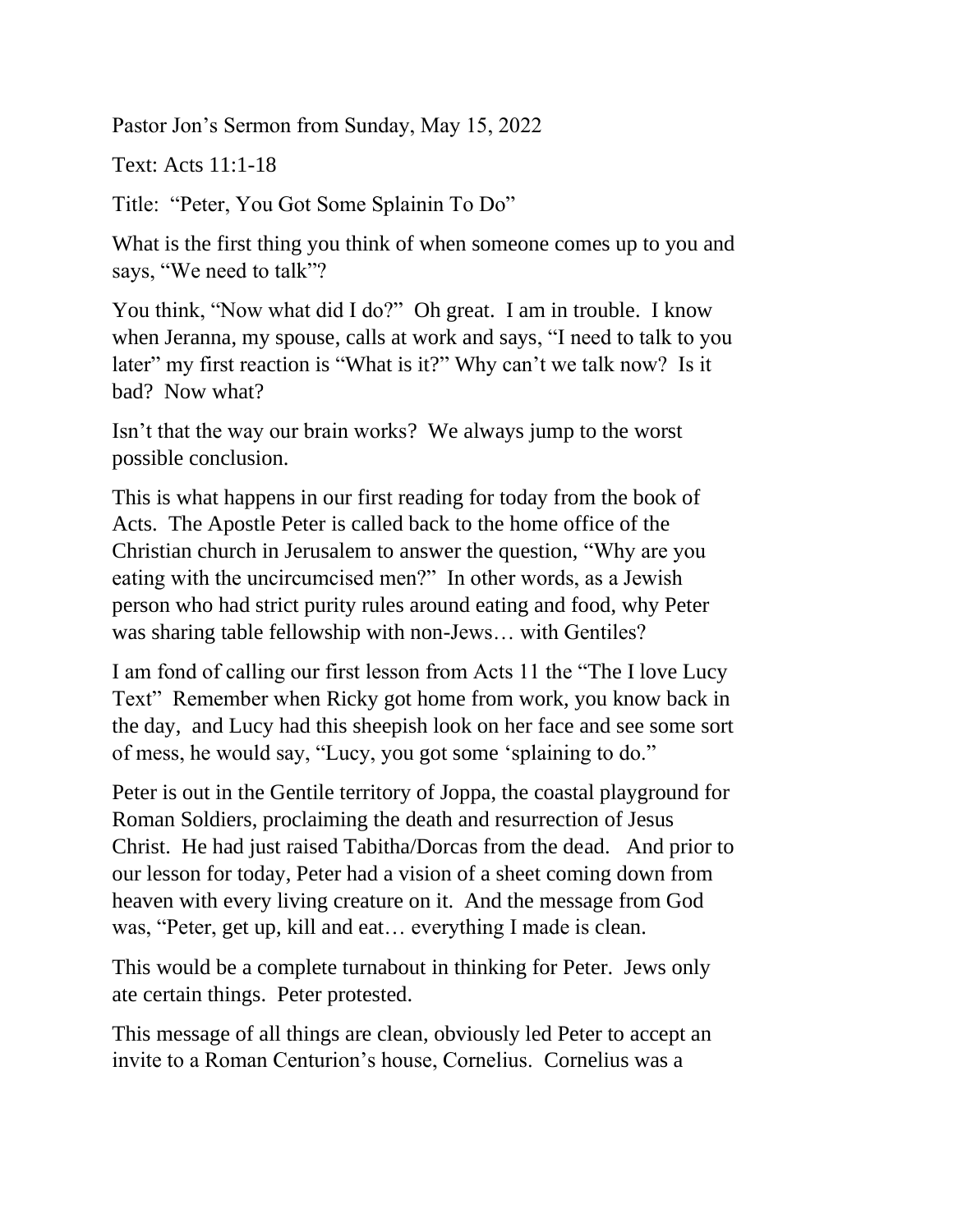Gentile, non-jew. And during dinner, Peter got up and told the story of Easter… of how Jesus rose from the dead.

Then the Holy Spirit fell on the whole lot in Cornelius home and they believed and were baptized on the spot. This is known as the Gentile Pentecost in Acts.  $=$ 

Peter was taking his call seriously to take the Gospel to the ends of the earth starting in Jerusalem.

And the home office was concerned with who Peter was eating with. He shared his vision yet again and fortunately the powers that be believed that this was God's doing and not Rogue Peter going outside the plan. He said, "Who was I to hinder God."

You see, the Holy Spirit orchestrated the whole thing. Through a vision of inclusion and the receptiveness of the Gentiles hearing and believing the Word about Jesus death and Resurrection, God worked faith in the Gentiles too. This is good news for us who are non-Jewish.

This text has always fascinated me because it calls us out of our little homogeneous enclaves to become more inclusive… to go and eat with people who are different from us. To welcome the stranger. To listen to their story. To share the message of Jesus in word and deed without worrying about the outcome. The Holy Spirit will do what it will.

I like how Peter didn't let his past thinking about Gentiles inform his future. He listened to the Holy Spirit's guidance and got up and went to Cornelius' home. This takes a lot of guts.

We have work to do as individuals and as a church to keep pushing these boundaries of who is included. The easy way is to pull back into our comfortable groups.

Some of my greatest memories of ministry this year involve meals. I ate a meal in Guatemala with the families we were helping to build a home. The fried chicken and fries were OK. But watching people devour fried chicken and fries was amazing.

I was invited to a meal at the Afghan family's new home we are accompanying with our Good Neighbor Team at church. I tried some